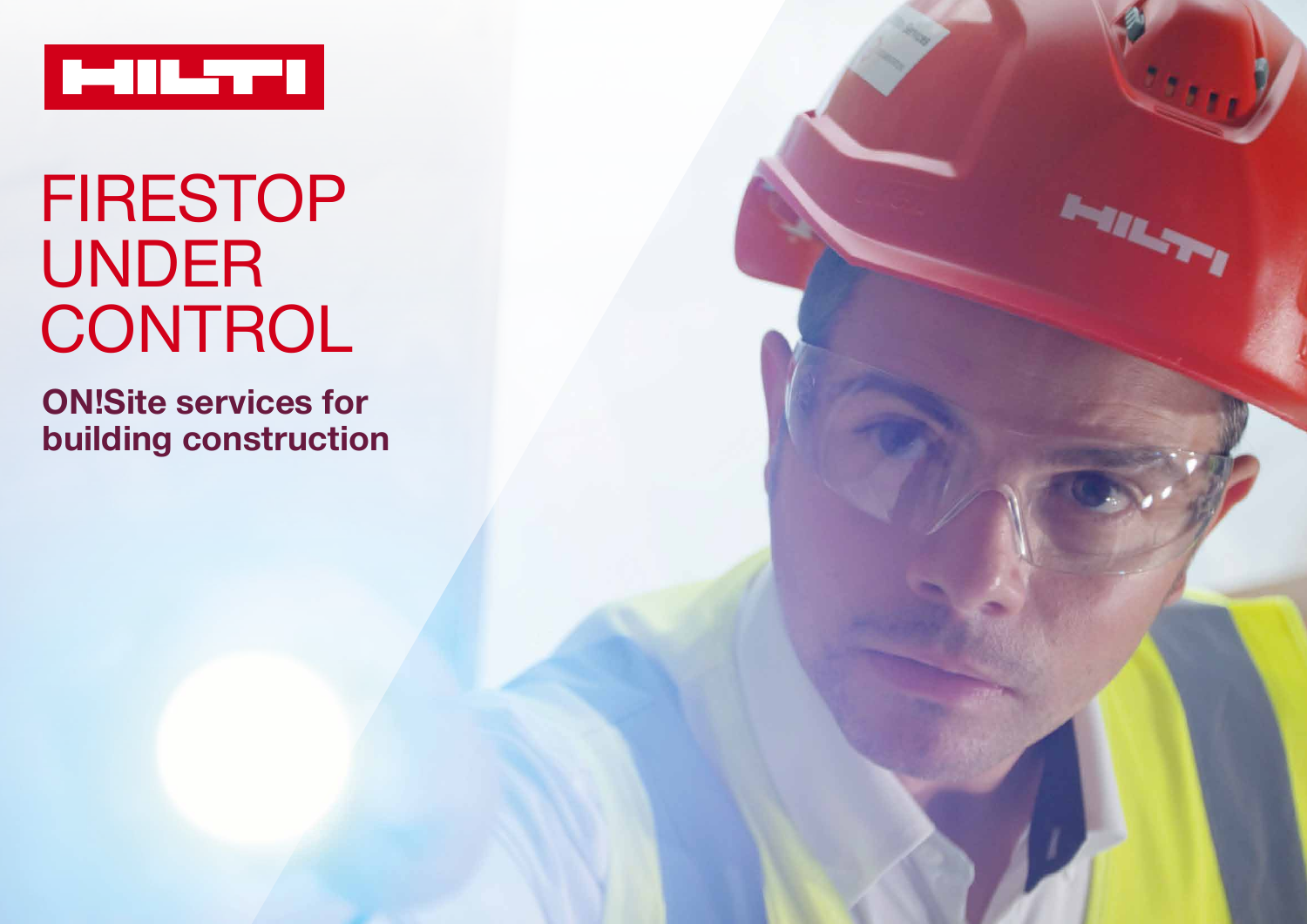### MORE CONTROL OVER DESIGN AND BUDGET

**Despite being a key part of any modern construction project, firestop is still treated as an afterthought. If too little planning time and budget have been allocated at the outset, project managers may be forced to request extra last-minute resources to correct an inadequate specification or even faulty installation – delays are practically unavoidable.**



Our firestop ON!Site services assist you in achieving safe firestop planning and comprehensive documentation – for new buildings and renovation or maintenance of existing ones. This lets you know the costs for firestopping right from the beginning and helps to prepare you for a smooth inspection process at the end of the construction phase.

#### TYPICAL FIRESTOP CHALLENGES IN BUILDING PROJECTS



#### **Firestop ON!Site services**



**Get an accurate overview of design requirements and costs at an early stage.**

- Professional report of all firestop penetrations on site
- Code-compliant solutions
- Detailed overview on necessary products and approvals or engineering judgments

Result: correctly planned budget for products and engineering judgments, installation of appropriate products.



#### **Get a professional report for a smoother inspection process.**

- Installation improvement recommendations according to a methodical check-list
- Exact as-built documentation of Hilti firestop solutions

Result: simplified third-party inspection, project handover on time.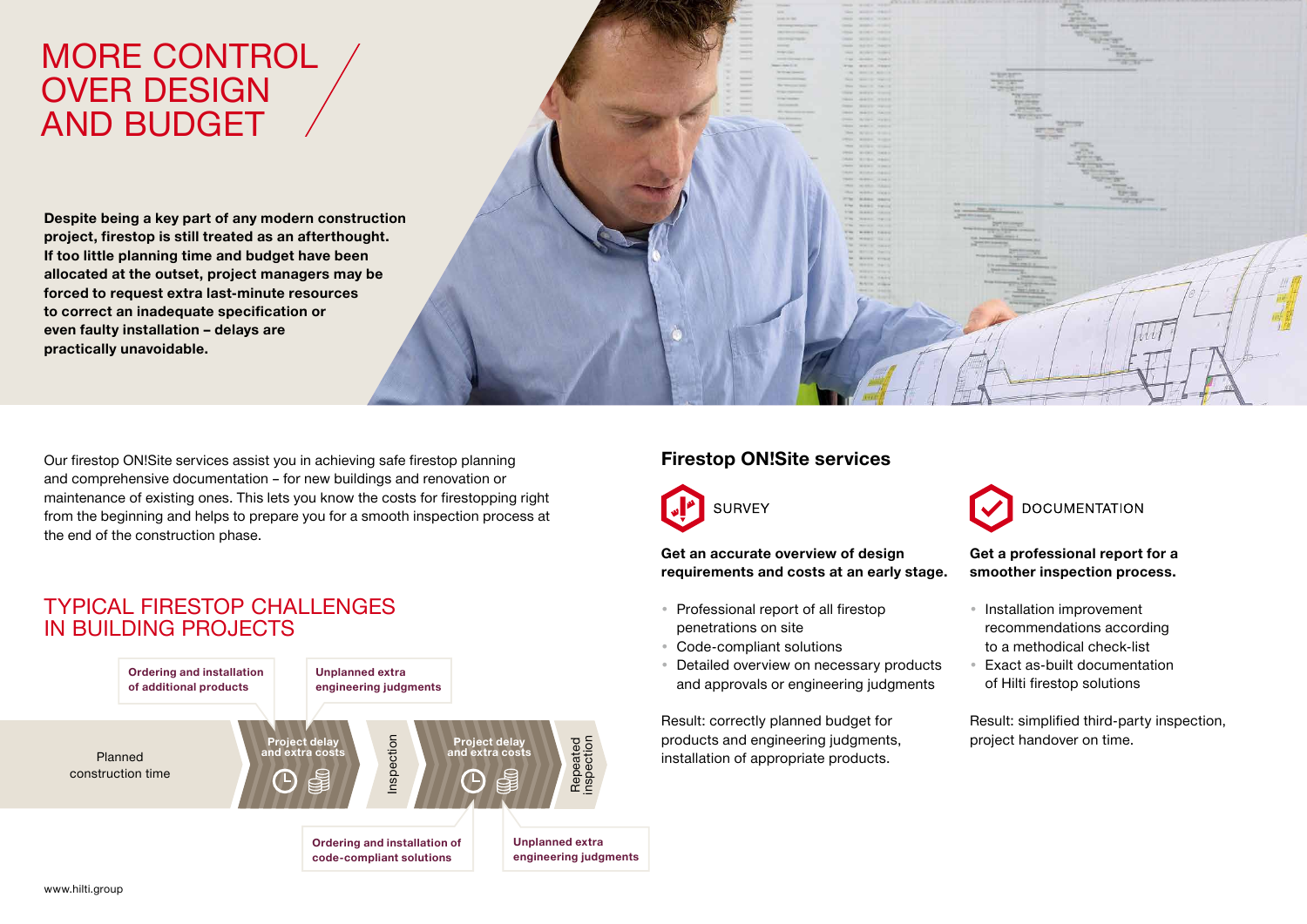### NO SURPRISES



**When it comes to firestopping in construction projects, choosing the right products is not easy. Many different parameters must be taken into account. Additionally, some complex applications require engineering judgments, leading to further unplanned expenses and delays. An accurate overview of solutions and costs at an early project stage is key to avoiding unpleasant surprises.**

#### KNOW YOUR COSTS

The ON!Site Survey service equips you to allocate the right firestop budget at an early stage. You know the exact quantity and types of products to use – including the amount of engineering judgments. This minimizes the risk of exceeding the budget due to insufficient firestop planning or required re-adjustments of installed products. Consultants and building owners can have



#### **1 Detailed on-site survey**

First you send us a plan of fire-rated floors and walls, then our ON!Site Service experts walk through the jobsite with you and document all firestop penetrations, joints and gaps on site. They take pictures and record data like opening sizes, fire ratings, material and dimensions of penetrants.

## more confidence right from the beginning.<br>**2 Support from specialized engineers**<br>**2 Support from specialized engineers**

Our fire experts find the appropriate and code-compliant firestop solutions for all installations to be made – and they identify the related approvals (e.g. ETA or UL listing) or required engineering judgments.



### **3 In control of the situation**

You receive an accurate cost estimation for the proposed solutions. The report includes several application details like required engineering judgments or approvals, product pictures and a visual identification of the recommended solutions on the floor plan.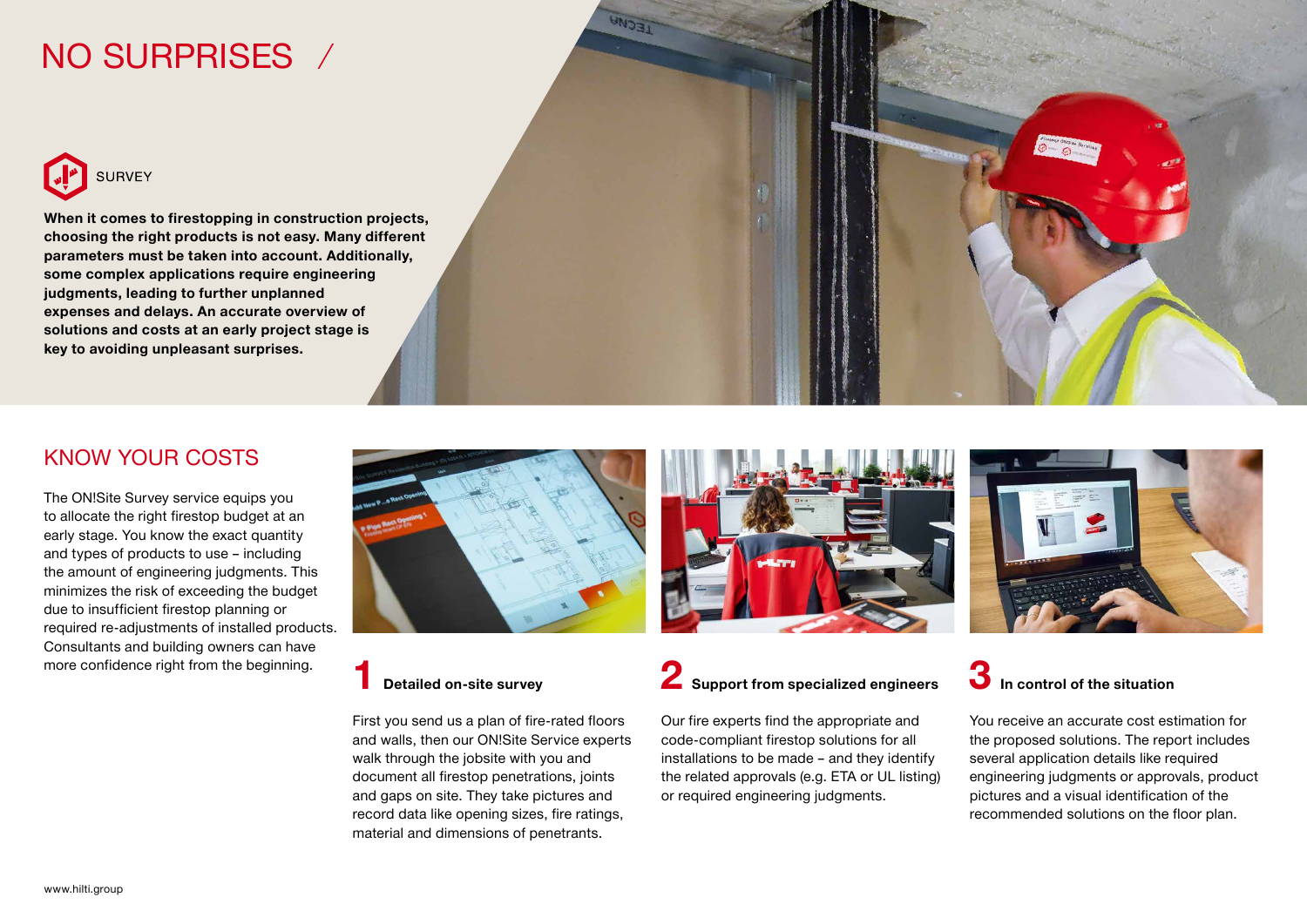### TRANSPARENT AND TRACEABLE



**Inappropriate installation can lead to failed inspections. This can be costly and delay project handover. Arranging for a Hilti expert to document all Hilti firestop solutions prior to the building inspection is key to simplify the process – and gives firestop consultants, planners and building owners confidence that initial design requirements have been met.**



#### ON TIME, ON BUDGET

Our ON!Site Documentation service provides a professional report and improvement recommendations. This optimally prepares you for the third-party firestop inspection and helps handing over the project without delay and staying within the planned budget.

Deviations from the firestop installations originally planned in the design phase are documented in the floor plan. With this, building owners and project managers know which products are installed in the building – even when concealed, e.g. behind the ceilings.



### **1 Documented in detail**

Our experts walk through the jobsite, examine the installed Hilti solutions and document the real situation on site. A detailed floor plan – e.g. from the survey conducted earlier – acts as sound basis for documentation.



You receive a detailed report that includes all firestop installations with pictures and visual identification on the floor plan for later reference. This helps consultants to prepare for the third-party inspection. In addition, we provide installation improvement

recommendations based on visual observations without destructive testing during our jobsite visit using a methodical check-list. This allows you to address the raised improvement suggestions before the official inspection.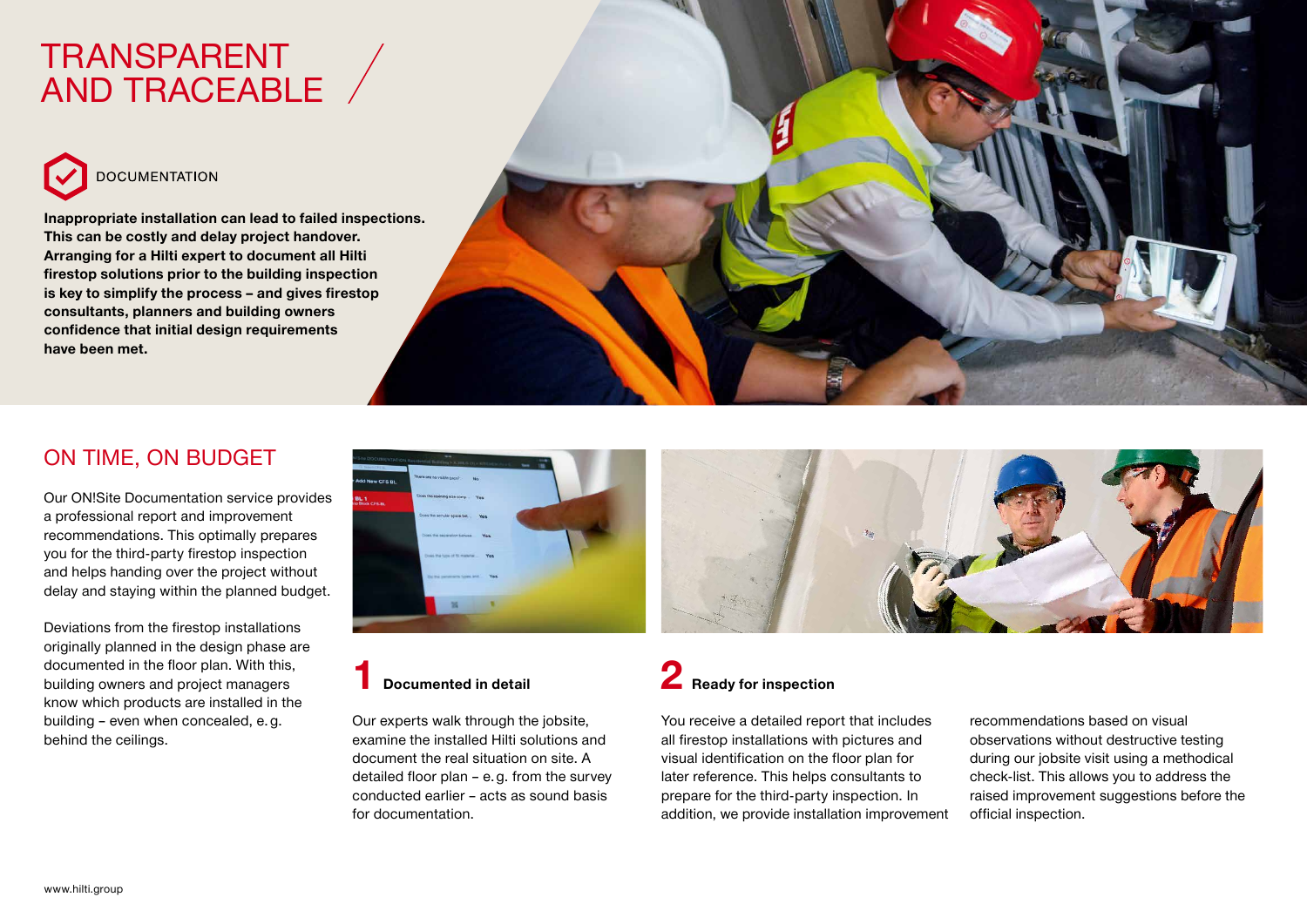### EFFICIENT AND SAFER

**Lack of understanding of passive firestop systems, incorrect product selection and faulty installation can put lives and assets at risk and reduce productivity. Our practice-oriented fire protection training will teach you how to efficiently install firestop solutions and avoid common errors.**

Our modular firestop training for installers is a full-day course, combining theory and practical hands-on learning. It is targeted at construction supervisors, construction managers, foremen and quality managers. At the end of the training session you'll be awarded an official Hilti certificate that

by a top firestop manufacturer.

testifies to the fact that you've been trained

#### CONSIDER CURRENT **REGULATIONS**

Get peace of mind: With over 25 years of firestop experience, our experts teach you the basics of firestopping and give you an overview of current fire safety regulations and approvals.

#### GET TO KNOW SPECIFIC BENEFITS

Increase productivity: Knowing the specific advantages of the main products across the broad Hilti firestop range helps you to install solutions efficiently during the construction process.

#### INSTALL PRODUCTS COMPLIANT TO CODES

Reduce risks: In practical hands-on sessions, our experts show you how to safely install firestop solutions for specific applications.



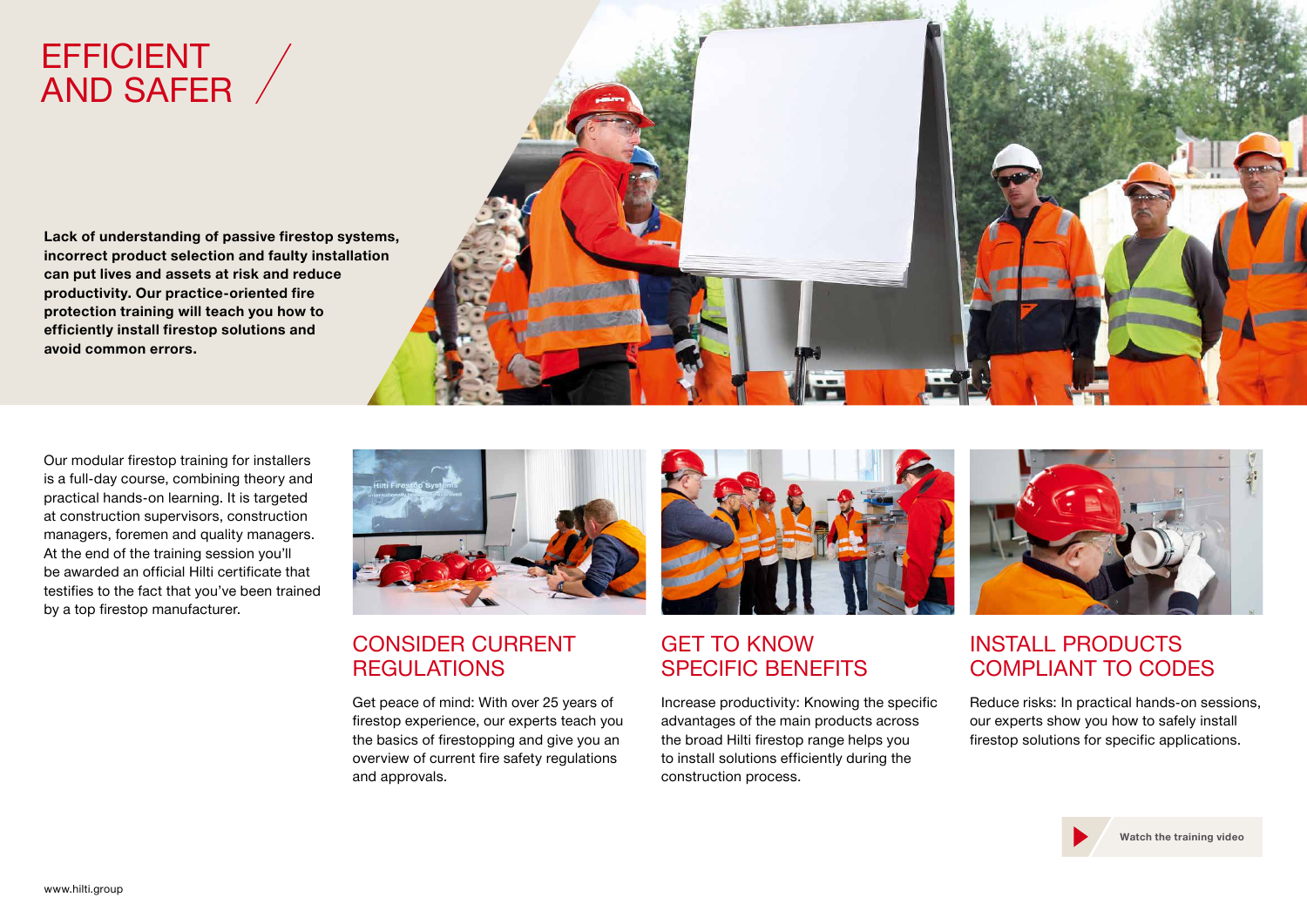### QUICKLY INSTALLED AND INSPECTED

**Our innovative firestop products work in synergy to build an effective barrier against the passage of flames, smoke and deadly gases. Our flexible solutions and preformed products not only support simpler and faster installation; their inventive technology helps speeding up retrofitting and inspection as well.**





#### FIRESTOP BLOCK

Firestop blocks seal cables, cable bundles, cable trays and pipes in medium to large wall and floor openings through concrete, CMU and gypsum. The non-curing and re-usable solution is designed for highproductivity installation by a single person without special tools and easy re-penetration of retrofitted cables.



#### FIRESTOP SPEED SLEEVE

The speed sleeve is a cable pathway device that allows for frequent re-penetration and can adapt to different base materials: concrete, masonry, gypsum and wood. It can be fully filled with cables and conduits in round or rectangular openings with a gangplate. It is easy to install and inspect, fully functional immediately after installation.



#### FIRESTOP BOARD

The firestop board allows permanent firestopping of blank openings, cables, cable trays, as well as combustible and non-combustible pipes in medium to large wall and floor openings. It is pre-coated for immediate use without cracking or delamination during cutting. The smoke-tight solution comes with a broad range of approvals.



#### INTUMESCENT SEALANT

FS-ONE MAX is a high-performance firestop sealant for a variety of common penetrations through concrete, masonry and drywalls. The water-based solution is cost-effective, easyto-use and paintable.